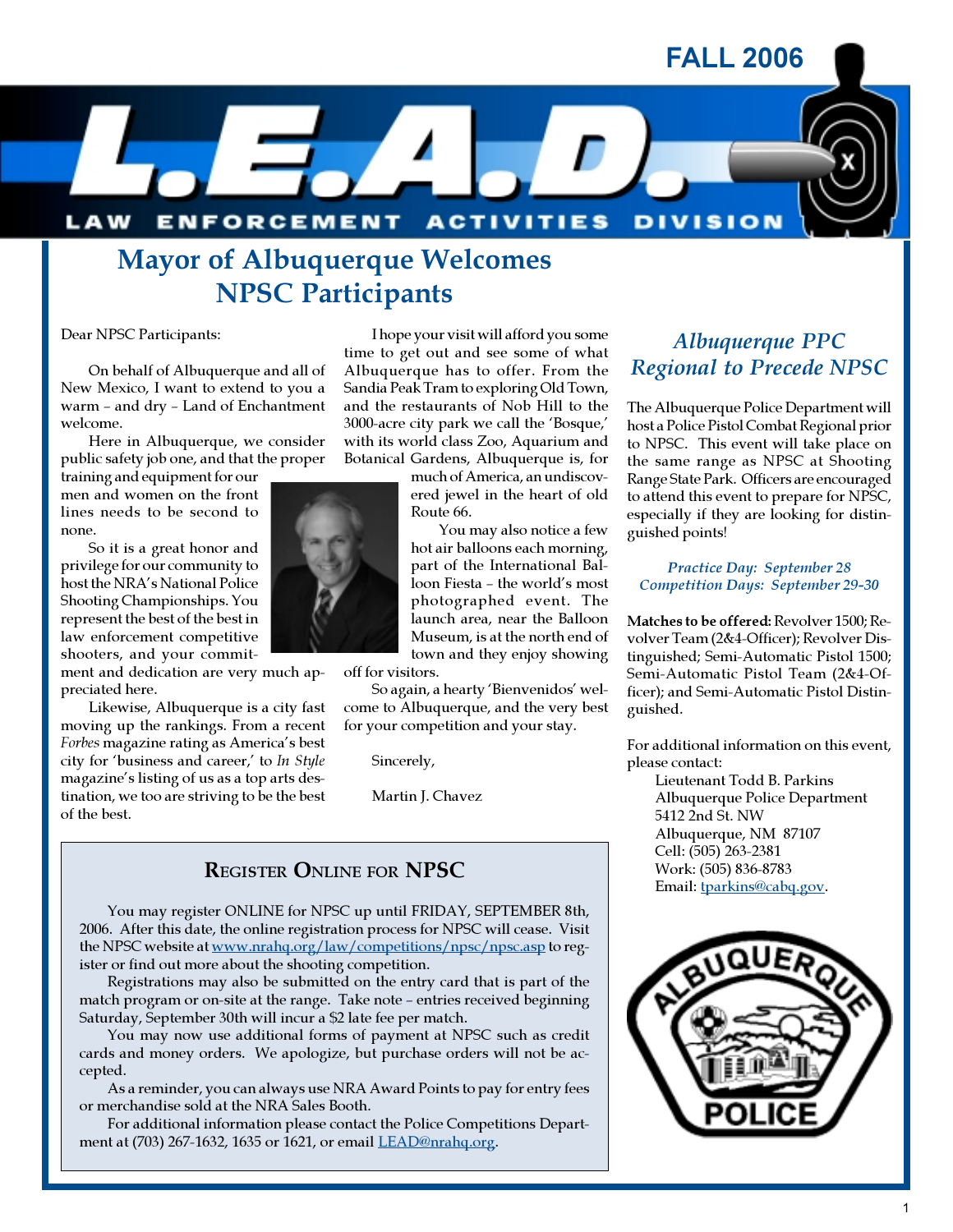# ew Range: What to Expect at NPSC

#### By Jorge Amselle

For the first time in nearly 20 years, the NRA National Police Shooting Championships are changing venues. The move to Albuquerque, NM, will require the training of new range officers and the construction of new facilities and ranges. Fortunately, NRA officers and staff have received the enthusiastic support of New Mexico officials from the Governor on down.

Late last year the New Mexico state legislature, with Governor Bill Richardson's support, appropriated \$1.4 million toward the construction of a suitable range to host the NPSC competition. The best option turned out to be to expand Shooting Range State Park, which combines both public and police ranges.

The expansion is an ambitious undertaking but proceeding very well. "Construction began June 12th, and should end on August 14th," said Lt. Todd Parkins of the Albuquerque Police Department.

"The new range complex we are building will be much larger than what NPSC competitors are used to," he added. In addition to supervising all the construction, Parkins will be in charge of the city-issued competitor awards, local vendors and all the legal, financial and contractual hurdles that must be jumped.



A berm nearly 20 feet high will enclose three-quarters of the range. Grading and construction are proceeding on schedule. Shotgun fields (top of page) are already up and running.

"This is a huge project, involving everyone from our Mayor, Martin Chavez, and my Chief, Ray Schultz, to Bernalillo County Sheriff Darren White, the Director of Parks and Recreation Jay Hart, and Albuquerque Public Safety Director Nick Bakas," said Parkins.

"We are building a brand new, north facing, 102 point, turning target, 200 yard range, (600 feet by 600 feet)," Parkins said, "with each target six feet off of center and high berms so the competitors should not be able to see any sky. We will also be able to use the old range as a shotgun range with 25 turning targets, to enable five shooters at a time," he added.

According to Parkins, a large, air-conditioned vendor building is being constructed, which will also house the NRA Store and Press Office. The parking lot will have 500 spaces, with room for buses, RVs and trailers. Already construction crews are putting the final touches on a nearly 20-foot high berm that stretches three quarters around the range. One end of the range will feature a covered and elevated area with electrical outlets and water fountains.



The Stat and Awards offices will be housed in new buildings like the one above. The adjoining parking lot will have 500 spaces and accommodate buses, RVs and trailers.

"This is a huge facility with a lot of room to grow," said Parkins. "Once we complete this building project, I would like to see the rest of the range utilized in the future with skeet and trap ranges, an additional 10 shotgun turners and covered shotgun ranges. Maybe we could hold a police steel combat shoot along with patrol rifle and precision matches in the years to come."

"The most common question I have heard from competitors has been about our weather out here," he added. "The fact is that early October is about the best time of the year to be in Albuquerque, we have cool mornings in the lower 50's and warm afternoons in the mid-80's and almost no wind." Competitors should come prepared to deal with the possibility of dehydration from the extreme low humidity and high elevation (over a mile). Also, don't expect to see any trees or much shade; this is high desert all the way.

"I hope shooters come early and stay late and really get a chance to enjoy what Albuquerque has to offer. I am working with the Visitors Bureau to get competitors information on area attractions and discounts with local police supply and other vendors," said Parkins. "Immediately after NPSC is the start of the international hot air balloon festival here and that is truly a sight not to miss," he added.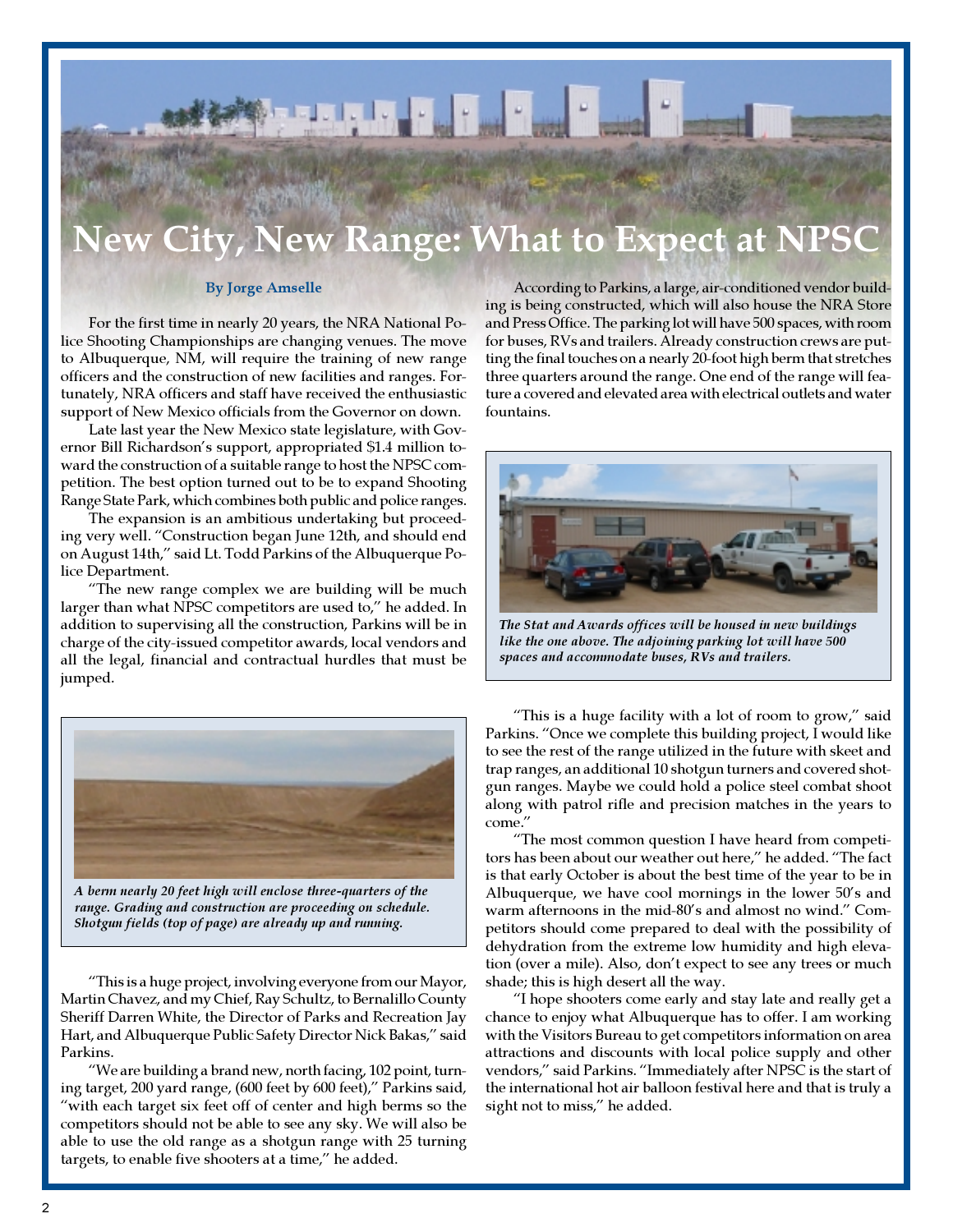## Regional Rehearsals Albuquerque P.D. Uses Regionals to Prepare for NPSC

#### By Jorge Amselle

Call it a baptism by fire. This is how Lt. Todd Parkins of the Albuquerque Police Department in New Mexico was introduced to Police Pistol Combat competition. Parkins' first experience with PPC was at the regional matches in Ft. Worth,

TX, in June, but he is picking it up very quickly. A good thing, considering that he was pulled from his normal duty as a watch commander to become the city's go-toguy for the biggest law enforcement event they have ever hosted – the NRA National Police Shooting Championships – and the preceding regional match.

"Watching the regional matches in Ft. Worth was extremely helpful, and it was a pleasure to meet the competitors out there, all of whom I hope to see in Albuquerque for our regionals and NPSC," said Parkins. "Dorcia Meador (Ft. Worth Police De-



Lt. Todd Parkins, the Albuquerque P.D.'s top man for the NPSC, visited the Ft. Worth, Texas regionals to gain more experience in PPC shooting. NPSC Women's Champ Dorcia Meador, of the Ft. Worth P.D. gave him valuable assistance.

regional match, the Rocky Mountain Nationals, July 14-15 at the NRA Whittington Center in Raton, NM, for another opportunity to observe and prepare.

"Unfortunately, we really don't have a lot of PPC shooters in New Mexico and most of the officers I talk to around here are not familiar with it," said Parkins. "I see this really

as an outreach and education year for local law enforcement and I am encouraging as many local officers as possible to come out to the regional match and NPSC to observe and become familiar with the course of fire," he added. "I think once they see what a great event this is and what an outstanding facility we will have built here, they will recognize the benefit of PPC competition and really turn out in large numbers."

According to Lt. Parkins, having a regional match right before the start of the nationals is absolutely essential, not only because of the additional practice and familiar-

partment and current Women's National PPC Champion) was particularly helpful in treating us very well, making us feel welcome, and spending the time during this busy event to answer all the questions we posed to her. She was invaluable."

At press time, Parkins also planned to attend another

ization that competitors will gain but also because the entire facility is brand new, everything from the target turners to the firing line and exhibit hall. "The regional match gives us a great opportunity to test all the new systems in an actual competition. I fully expect everything to work perfectly, but if it doesn't we can fix it before the nationals," said Parkins.

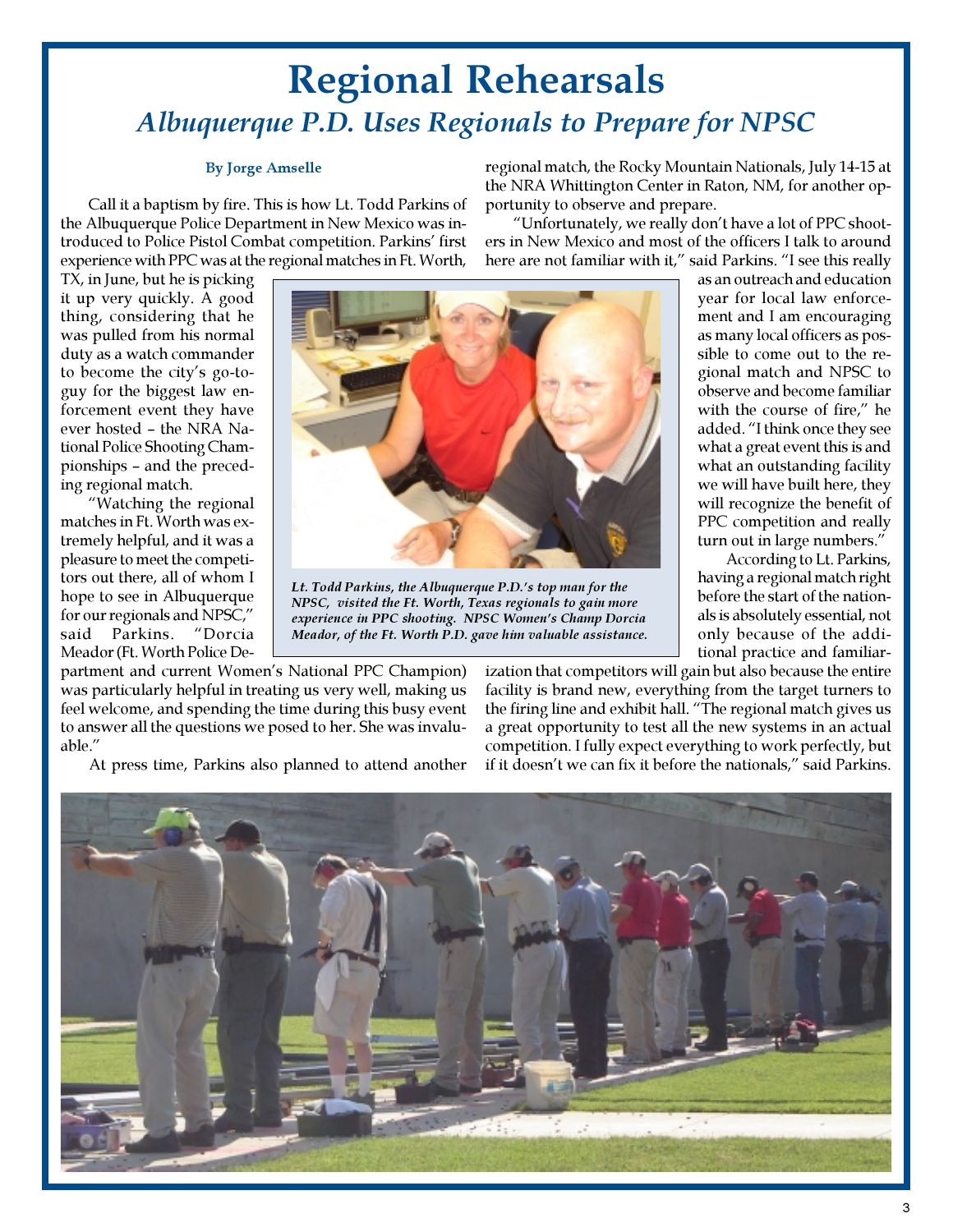## NPSC SCHEDULE OF EVENTS

#### Sunday, October 1

Monday, October 2

This is the official practice day for NPSC. Please refer to Practice Match Details for information on cost and courses of fire offered.

| <b>Practice Day:</b>                                    | $8:00$ a.m. $-4:00$ p.m.                 |
|---------------------------------------------------------|------------------------------------------|
| <b>Statistical Office Opens:</b>                        | $9:00$ a.m. $-4:00$ p.m.                 |
| <b>Bring a Partner Program:</b><br>(Registration Opens) | $9:00$ a.m. $-4:00$ p.m.                 |
| <b>Shotgun Championship:</b>                            | $1:00$ p.m. $-4:00$ p.m.<br>(for record) |

#### Wednesday, October 4

| <b>Statistical Office Opens:</b>                                       | $7:30$ a.m.                                                                 |
|------------------------------------------------------------------------|-----------------------------------------------------------------------------|
| Semi-Automatic Pistol 1500<br><b>Aggregate:</b> (Matches #8-#12 & #13) | 8:00a.m.                                                                    |
| <b>Stock Semi-Automatic Pistol</b><br><b>Championship:</b> (Match #14) | Immediately following<br>Match #12.                                         |
| <b>Shotgun Championship:</b>                                           | 8:00 a.m. - conclude when<br>the last relay of Match #14<br>has been fired. |
| Deadline for Team Matches:                                             | $4:00$ p.m.                                                                 |
| <b>Awards Ceremony/Dinner:</b>                                         | $6:00$ p.m. $-10:00$ p.m.                                                   |
|                                                                        |                                                                             |

| <b>Statistical Office Opens:</b>                      | $7:00$ a.m.                                                                     | <b>Thursd</b>      |
|-------------------------------------------------------|---------------------------------------------------------------------------------|--------------------|
| <b>Opening Ceremony:</b>                              | 7:30 a.m.                                                                       | <b>Stat</b>        |
| Open Revolver 1500 Aggregate:<br>(Matches #1-#5 & #6) | Immediately following<br><b>Opening Ceremony</b>                                | Tear               |
| <b>Service Revolver Championship:</b><br>(Match #7)   | Immediately following<br>Match #5                                               | Rev<br>(Ma         |
| <b>Shotgun Championship:</b><br>(Match #20)           | 9:00 a.m. (Will conclude<br>when the last relay of<br>Match #7 has been fired.) | Rev<br>(Ma<br>Sem  |
| X-Team Challenge Deadline:<br>(Match #23)             | Registration closes at noon.                                                    | Teal<br>Sem        |
| <b>Smith &amp; Wesson Demonstration:</b>              | See match program<br>for details.                                               | Teal<br><b>WAT</b> |

#### Tuesday, October 3

| <b>Statistical Office Opens:</b>                                           | 7:30 a.m.                                                                   |
|----------------------------------------------------------------------------|-----------------------------------------------------------------------------|
| <b>Revolver Distinguished Match:</b><br>(Match #17)                        | 8:00a.m.                                                                    |
| <b>Off-Duty Sidearm Championship:</b> Immediately following<br>(Match #15) | Match #17.                                                                  |
| <b>Semi-Automatic Pistol Distin-</b><br><b>guished Match:</b> (Match #18)  | Immediately following<br>Match #15.                                         |
| X-Team Challenge:<br>(Match #23)                                           | Immediately following<br>Match #18.                                         |
| <b>Shotgun Championship:</b><br>(Match #20)                                | 8:00 a.m. - conclude when<br>the last relay of Match #23<br>has been fired. |
| <b>John Satterwhite Demonstration:</b>                                     | 10:00 a.m. & 2:00 p.m.                                                      |
| <b>Smith &amp; Wesson Demonstration:</b>                                   | To begin at the conclusion<br>of Match #23.                                 |

#### sday, October 5

| <b>Statistical Office Opens:</b>                                  | 7:30 a.m.                           |
|-------------------------------------------------------------------|-------------------------------------|
| Team Captains' Meeting:                                           | 7:30 a.m.                           |
| Revolver 4-Officer Team Match:<br>(Match #30)                     | 8:00a.m.                            |
| Revolver 2-Officer Team Match:<br>(Match #31)                     | Immediately following<br>Match #30. |
| Semi-Automatic Pistol 4-Officer<br>Team Match: (Match #32)        | Immediately following<br>Match #31. |
| Semi-Automatic Pistol 2-Officer<br><b>Team Match:</b> (Match #33) | Immediately following<br>Match #32. |
| World 4-Officer Team Match:<br>(Match #34)                        | Immediately following<br>Match #33. |
| World 2-Officer Team Match:<br>(Match #35)                        | Immediately following<br>Match #34. |
| Shotgun Championship:                                             | 8:00 a.m. - 12:00 p.m.              |
| Awards Ceremony:                                                  | $4:00$ p.m. (may be sooner)         |
|                                                                   |                                     |

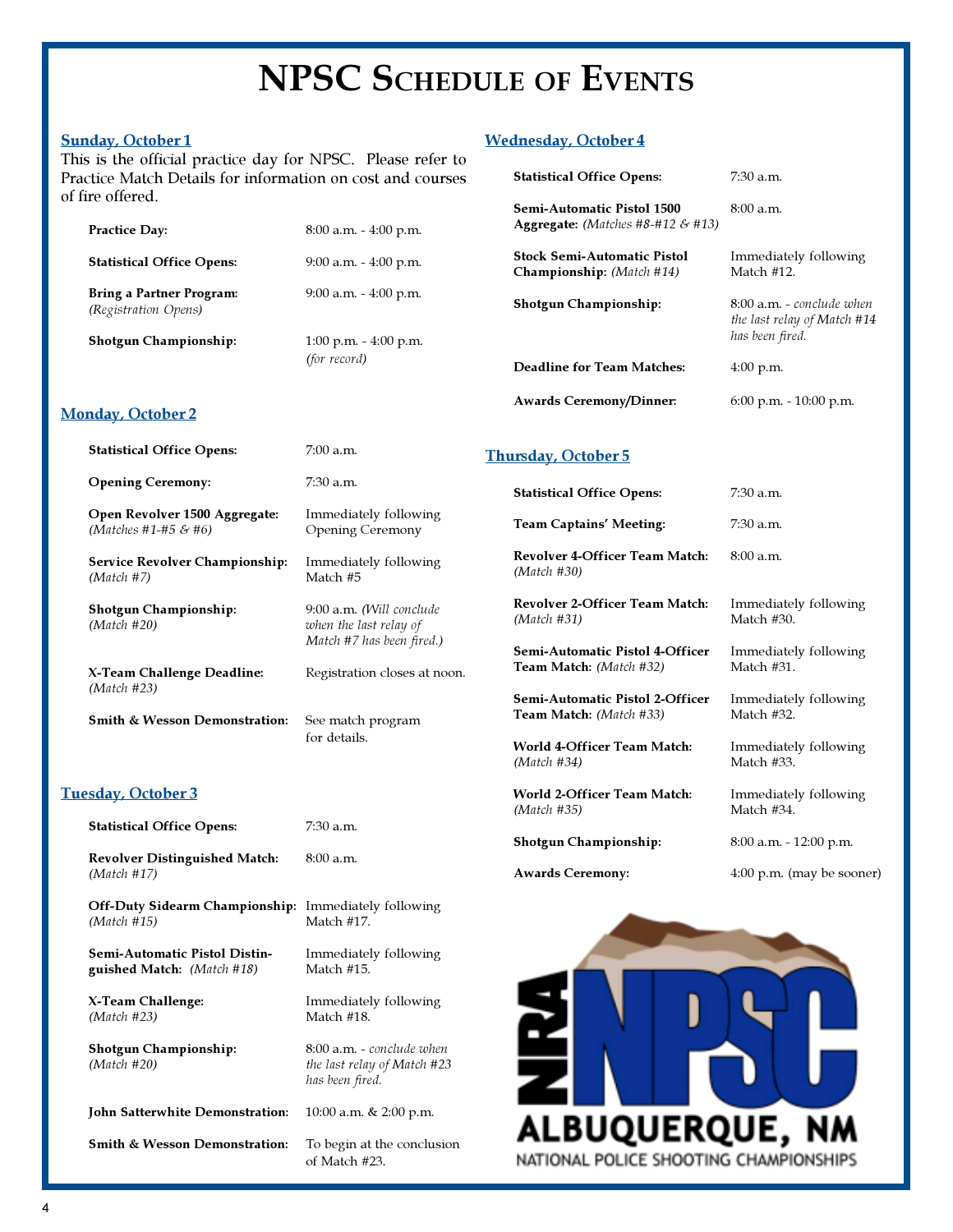## Acknowledgments

The NRA expresses its deep appreciation and gratitude to the following organizations for their support of the 2006 NRA National Police Shooting Championships

The NPSC is made possible through funding from the

National Rifle Association of America \*\*\*\*\*\*

Davidson's Law Enforcement Endowment and the Law Enforcement Training Endowment of

#### The NRA Foundation

#### 2006 NPSC Official Match Sponsors

Beretta Total Solutions Colt's Manufacturing Company Glock, Inc. Otis Technology Remington Arms Company Smith & Wesson Springfield Armory Sturm, Ruger & Company

#### 2006 NPSC Special Event Sponsors

Beretta Total Solutions Blackhawk Industries Bob Jones Gunsmithing Heckler & Koch, Inc. North American Arms Remington Arms Company Smith & Wesson Timpko Custom Gunsmith Tom Foley United Cutlery

#### 2006 NPSC Product Contributors

Action Target • Alabama Police Pistol Association • Albuquerque Convention and Visitors Bureau • Albuquerque Police Department • Alpen Optics • American Association of State Troopers • American Target Company • Armor Accessories • ATK Ammunition & Related Products • Atlanta Arms and Ammunition • Bar-Sto Precision Machine • Beretta Total Solutions • Bianchi International • Blackhawk Industries • Bushnell Sports Optics Worldwide • CamelBak Products, Inc. • Cobra Enterprises, Inc. • Collector's Armory, Ltd. • Colt's Manufacturing Company • Crimson Trace Lasergrips • Delaware State Sportsmen's Association • DeSantis Holster and Leather Goods • E.A.R., Inc./Insta-Mold • Falcon Industries • First Choice Body Armor & Equipment • Fredendall Enterprises • Gator USA • Georgia Police Marksmanship League • Glock • Gould & Goodrich • Hansen • Eagle Eye • Head Lite • Heckler & Koch • Henry Repeating Arms Co. • Hogue Grips, Inc. • Hornady Manufacturing Co. • Illinois State Rifle Association • Indiana State Rifle & Pistol Association, Inc. • Ka-Bar Knives • Kahr Arms • Kel-Tec CNC Industries, Inc. • Kestrel Pocket Weather Meters • Kowa Optimed, Inc. • Larry's Guns Inc. • Leapers, Inc. • Leatherman Tool Group, Inc. • Loon Lake Decoy Company • Maryland Police Combat Association • MeproLight Night Sights • Michael's of Oregon • Michigan Ammo Company • Militec, Inc. • Mil-Comm Products Company • Millitt Sights • National Sheriff's Association • Nikon, Inc. • North American Arms, Inc. • Otis Technology • Pager Pal, Inc. • Para-Ordnance Manufacturing, Inc. • Police and Security News (Days Communications) • Police Magazine/Bobit Publishing • Police Marksman • Precision Delta • Pro-Shot Products • Radiator Specialty Company • RCBS Operations • Redding Reloading Equipment • Remington Arms Company • Ring's Manufacturing • Rockwood Corporation • ROCO Firearms Technology LLC • ROC Ranger Outreach Center • Savage Range Systems • Shooting Range State Park • Shooter's Choice • Silincio/Safety Direct • Slip 2000 • Smith & Wesson • South Carolina Police Pistol League • Southern Belle Brass • Springfield Armory • Spyderco, Inc. • Streamlight • Sturm, Ruger & Company • Tac-Force • The Allen Company • Timpko Custom Gunsmith • Tom Foley • Trijicon, Inc. • United Cutlery • USP Bore Paste • Virginia Police Revolver Association • XS Sight Systems • Zero Bullets • 5.11 Tactical Series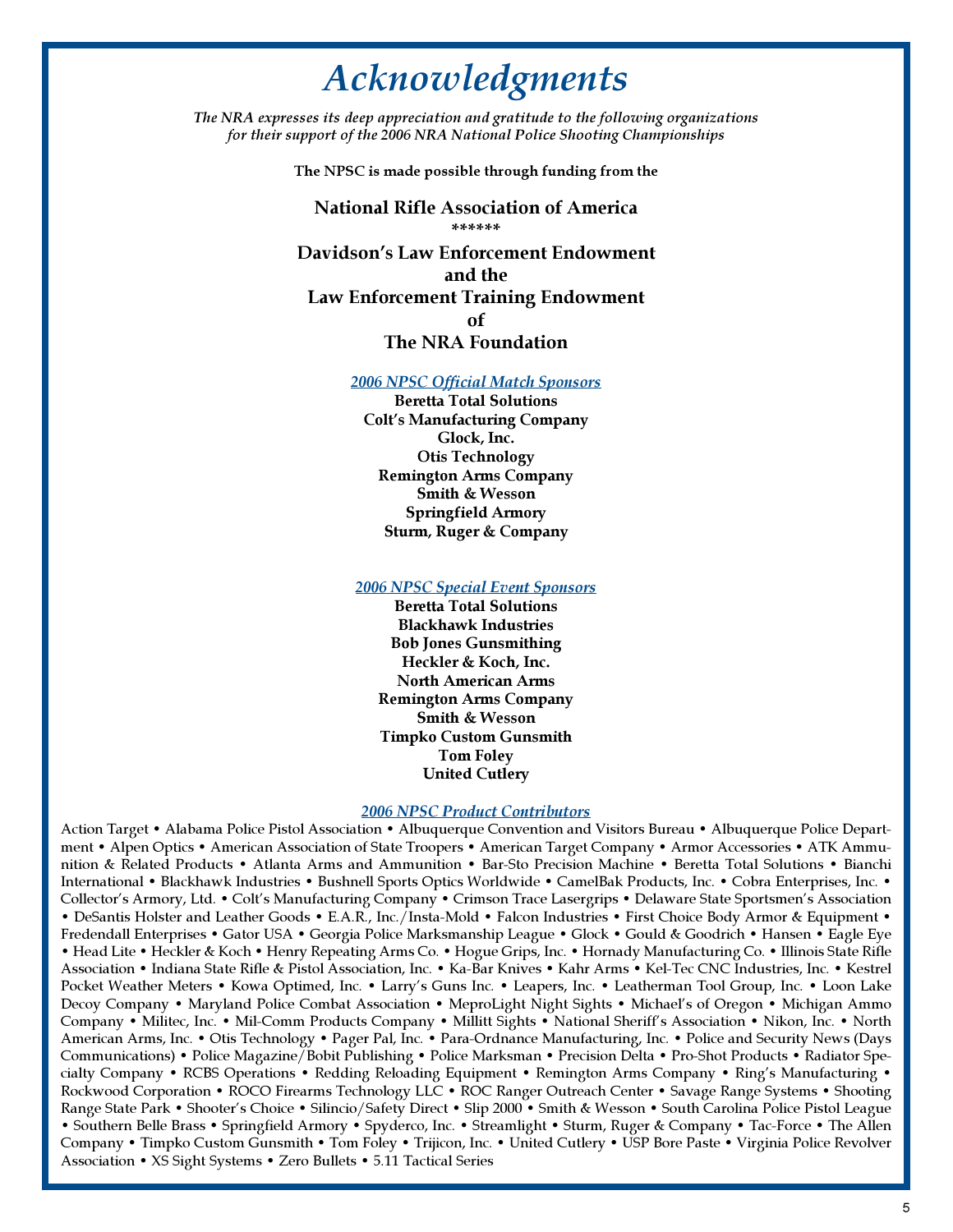

### 2006-2007 Law Enforcement Firearm Instructor Development Schools www.nrahq.org/law/training lead@nrahq.org • (703) 267-1640



Range Fee, if any, is payable to some hosting agencies; amount varies. NRA Tuition = \$495 (2006)

#### HANDGUN & SHOTGUN INSTRUCTOR

| Aug 14-18     | Gillette, WY                                |
|---------------|---------------------------------------------|
| Aug 28-Sept 1 | Pocono Summit, PA - FULL                    |
| Sept 11-15    | Del Valle, TX (Austin)                      |
| Sept 18-22    | Moyock, NC (Blackwater Training Center)     |
| Oct 9-13      | Las Vegas, NV <sup>1</sup> (public LE only) |
| Oct 16-20     | Defiance, MO (public LE only)               |
| Oct 30-Nov 3  | Knox, TN                                    |
| Nov 13-17     | Pearl, MS <sup>2</sup>                      |
|               |                                             |

#### HANDGUN INSTRUCTOR

| Aug 7-11                 | Greenville, $TX$ (near Dallas)       |
|--------------------------|--------------------------------------|
| Aug 21-25                | Castle Rock, $CO^3$ (public LE only) |
| Sept 18-22               | Fairbanks, AK                        |
| Sept 25-29               | Epping, NH (SIGARMS Academy)         |
| Oct 16-20                | Lusby, MD                            |
| Jan 29-Feb 2 <b>2007</b> | Ontario, Calif.                      |
| May 14-18 2007           | Wausau, WI                           |
|                          |                                      |

#### TACTICAL SHOTGUN INSTRUCTOR

| Aug 14-18           | York, PA (southeast)                |
|---------------------|-------------------------------------|
| Aug 28-Sept 1       | Castle Rock, $CO3$ (public LE only) |
| Apr 2-6 <b>2007</b> | Ontario, Calif.                     |

#### TACTICAL SHOOTING INSTRUCTOR

| Aug 14-18     | Meridian, MS                         |
|---------------|--------------------------------------|
| Aug 14-18     | Prescott Valley, AZ                  |
| Aug 14-18     | Vancouver, WA                        |
| Aug 28-Sept 1 | Carson City/Reno, NV                 |
| Oct 2-6       | Castle Rock, $CO^3$ (public LE only) |
| Oct 2-6       | Greenville, TX (near Dallas)         |
| Oct 23-27     | Las Vegas, $NV1$ (public LE only)    |
| Nov 6-10      | Decatur, AL                          |
|               |                                      |

#### PATROL RIFLE INSTRUCTOR

Aug 28-Sept 1 Memphis, TN Sept 11-15 Evansville, IN Sept 11-15 McKinney, TX Sept 25-29 Brandywine, MD Sept 25-29 Blountville, TN Sept 25-29 Fairbanks, AK Oct 2-6 Columbiana, AL Oct 16-20 Pearl, MS<sup>2</sup> Oct 23-27 Lusby, MD Oct 30-Nov 3 Lexington, KY Nov 27-Dec 1 Panama City, FL Dec 4-8 San Angelo, TX Oct 1-5 2007 York, PA

Sept 18-22 Defiance, MO (public LE only) Sept 25-29 Castle Rock,  $CO<sup>3</sup>$  (public LE only) Oct 23-27 Pittsburgh, PA (southwest) Nov 6-10 Las Vegas,  $NV^1$  (public LE only) Nov 13-17 Devine, TX (near San Antonio) Feb 5-9 2007 Greenville, TX (near Dallas)

#### PRECISION RIFLE INSTRUCTOR

Aug 21-25 Modesto, CA<br>Nov 27-Dec 1 Las Vegas, N March 26-30 2007 Columbiana, AL Apr 23-27 2007 Memphis, TN

Las Vegas,  $NV<sup>1</sup>$  (public LE only)

#### SELECT-FIRE INSTRUCTOR

| Oct 16-20    |  |
|--------------|--|
| Oct 30-Nov 3 |  |
| Nov 6-10     |  |
| Nov 6-10     |  |
| Dec 4-8      |  |

Carson City/Reno, NV Columbiana, AL Greenville, TX Meridian, MS Panama City, FL

To apply to footnoted Instructor Schools, call: Las Vegas, NV – Vern Zuleger (702) 229-4291 Pearl, MS - Beverly (601) 933-2128 Castle Rock, CO – Audra (303) 660-7593

Due to the rising cost of airline travel, fuel, hotels, and other travel-related necessities, we have been compelled to raise our tuition for our Law Enforcement Instructor Development Schools to \$525, effective January 1, 2007.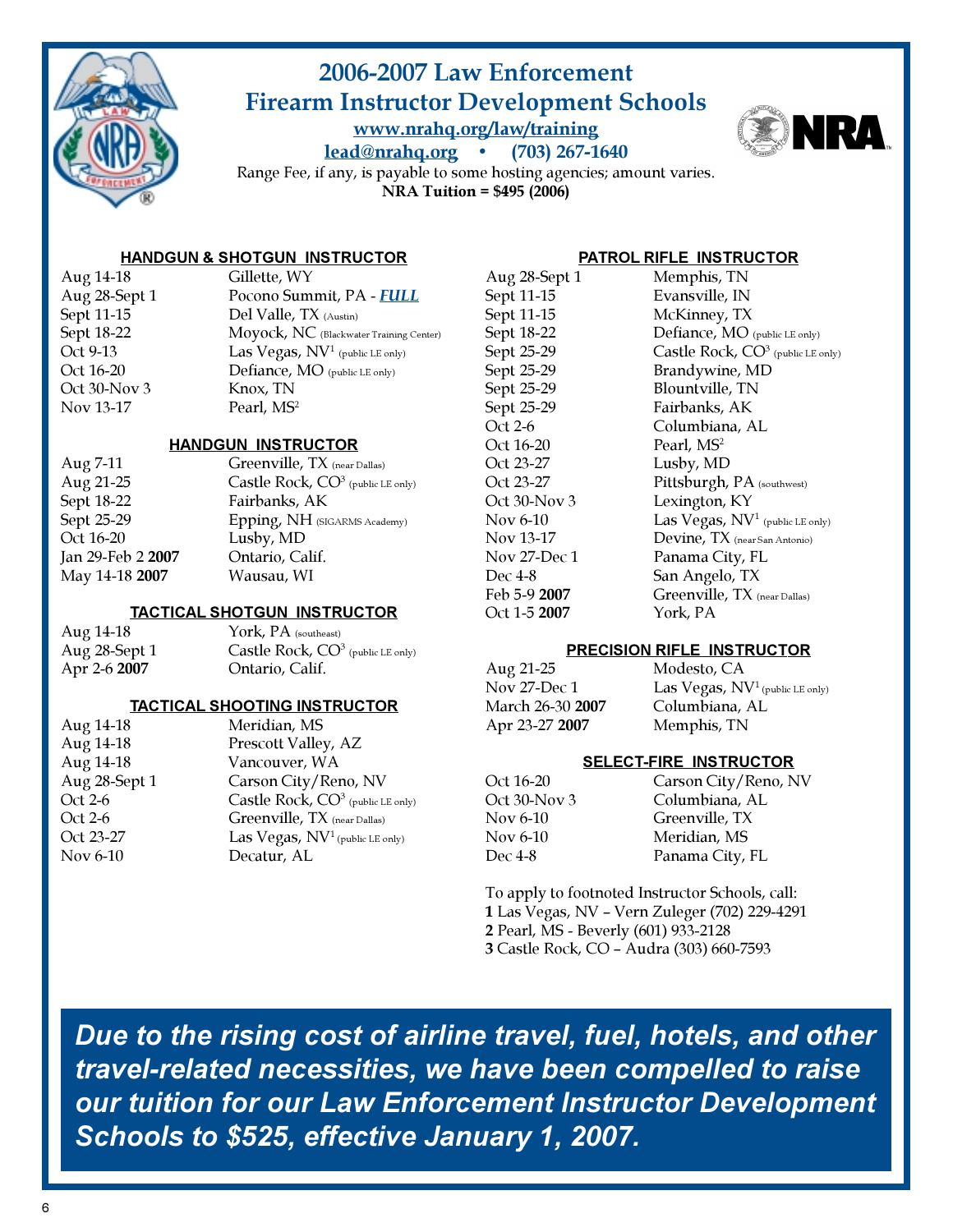### 2006 NRA-Hosted Tuition-Free Law Enforcement ARMORER Schools NRA Headquarters • Fairfax, Virginia

The National Rifle Association's Law Enforcement Activities Division, in conjunction with many leading law enforcement firearm manufacturers, will host the following TUITION-FREE Armorer schools at NRA Headquarters in Fairfax, Virginia. The schools are being donated by these companies as a way of "giving back" to our law enforcement officers as some of the schools would otherwise cost upwards of \$1,000.

| <b>SCHOOL DATES</b> | MFR.    | <b>TUITION-FREE ARMORER SCHOOLS</b>            | <b>ENTRY DEADLINE</b> |
|---------------------|---------|------------------------------------------------|-----------------------|
| Sept 25-29          | H&K     | MP-5, Burst Trigger Groups, USP Pistol Armorer | Aug 11                |
| Oct 3-5             | Ruger   | "P" Series Pistol, Mini-14/30 Rifle Armorer    | Aug 18                |
| Oct 16-20           | Colt    | 1911 Pistol, AR-15, M-16 Armorer               | Sept 1                |
| Nov 2               | Glock   | Pistol Armorer                                 | Sept 15               |
| Nov 14-15           | Sigarms | "P" Series Pistol Armorer                      | Sept 29               |

Participants in the above tuition-free schools are selected by RANDOM DRAWING. To enter, applications will ONLY be accepted ONLINE through our website at:

#### http://www.nrahq.org/law/training/armorerschools.asp

Only ONE online entry per person, per school, will be accepted. Application does NOT guarantee a slot. Certain requirements may need to be met in order to attend these schools. You will be required to supply the following information: your name, address, phone, fax, and email address for both you and your department. Your employment and/or eligibility may need to be verified. (Any and all information, both personal and professional, is kept completely confidential and will never be shared with any outside sources.)

Approximately two months prior to school, WINNING participants will be notified by phone, fax, email and/or U.S. mail. Since we receive a tremendous number of applications, we do NOT notify non-winners. Although tuition is complimentary, participants will be responsible for all other expenses. NRA membership is NOT required to attend a tuition-free school.

If you are selected and circumstances occur preventing your attendance, notify us immediately so we can make that slot available to someone else. Any questions, contact Tim Cole at (703) 267-1626 or tcole@nrahq.org.

aaaaaaaaaaaaaaaaaaaaaaaaaaaaaaaaaaaaaaaaaaaaaaaaaaaaaaaaaaaaa aaaaaa

### 2006 Tournament Sponsors

We would like to thank the following departments, organizations and pistol teams for hosting NRA Sanctioned Police Pistol Combat Tournaments during the 2006 shooting season. We greatly appreciate all the hard work and effort put into conducting these events and we look forward to working with you again next year.

Alabama Police Pistol Association Association of New Jersey Rifle & Pistol Clubs Bridge & Tunnel Police Combat Shooters (NY) California Police Pistol Association Cavalier Rifle & Pistol Club (VA) Dallas Police Pistol Team (TX) Delaware Law Enforcement Marksmanship Association El Dorado Police Pistol Team (AR) Fairfield Sportsmen's Association (OH) Florida Police Combat League Ft. Worth Police Pistol Team (TX) Georgia Police Marksmanship League Glendale Police Shooting Club (AZ) Hanford Patrol Pistol Team (WA) Hole in the Wall (OK) Idaho Police Revolver League Illinois State Rifle Association Iowa Association of Chief's of Police Iowa Police Combat League Lebanon County Police Combat Pistol Club (PA) Lincoln Police Pistol Team (NE) Maryland Police Combat Association

Memphis Police Pistol Team Mississippi Highway Patrol Mississippi Police Marksman Association New York Police Combat Association North Carolina Police Combat Pistol League Oklahoma Law Enforcement Shooting Association Pennsylvania Police Combat Association Piedmont Sportsman Club (VA) Pioneer Gun Club (MO) Raleigh County Sheriff's Department (WV) Rhode Island Police Pistol Combat League Rocky Mountain PPC Shooters (NM) Roslyn Rifle and Revolver Club (NY) Seattle Police Athletic Association South Carolina Police Combat League Spokane Police Combat Pistol Club (WA) Taylor Pistol Club (MI) Tenafly Rifle & Pistol Club (NJ) Tennessee Law Enforcement Officer's Association Tennessee Police Combat Association Vermont Police Pistol Combat League